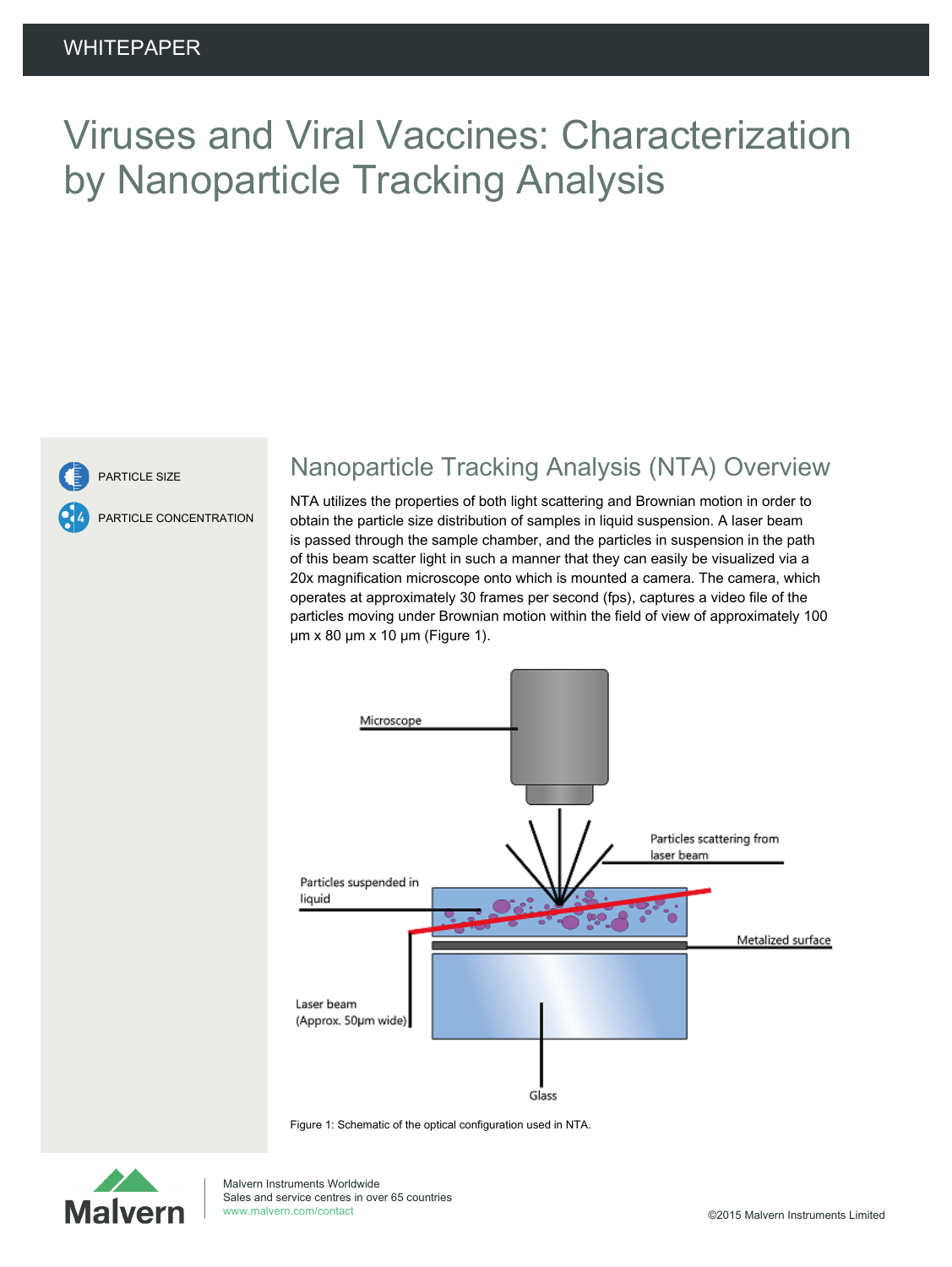The movement of the particles is captured on a frame-by-frame basis. The proprietary NTA software simultaneously identifies and tracks the center of each of the observed particles, and determines the average distance moved by each particle in the x and y planes. This value allows the particle diffusion coefficient (Dt) to be determined from which, if the sample temperature T and solvent viscosity η are known, the sphereequivalent hydrodynamic diameter, d, of the particles can be identified using the Stokes-Einstein equation (Equation 1).

$$
Dt = \frac{TK_B}{3\pi\eta d}
$$

Equation 1

where  $K_B$  is Boltzmann's constant.

NTA is not an ensemble technique interrogating a very large number of particles, but rather each particle is sized individually, irrespective of the others. An example of the size distribution profile generated by NTA is shown in Figure 2.



Figure 2: An example of the size distribution profile generated by NTA. The modal size for this sample is found to be approximately 70 nm, with larger sized particles also present.

In addition, the particles' movement is measured within a fixed field of view (approximately 100 μm by 80 μm) illuminated by a beam approximately 10 μm in depth. These figures allow a scattering volume of the sample to be estimated; by measuring concentration of the particles within this field of view and extrapolating to a larger volume it is possible to achieve a concentration estimation in terms of particles per mL for any given size class or an overall total.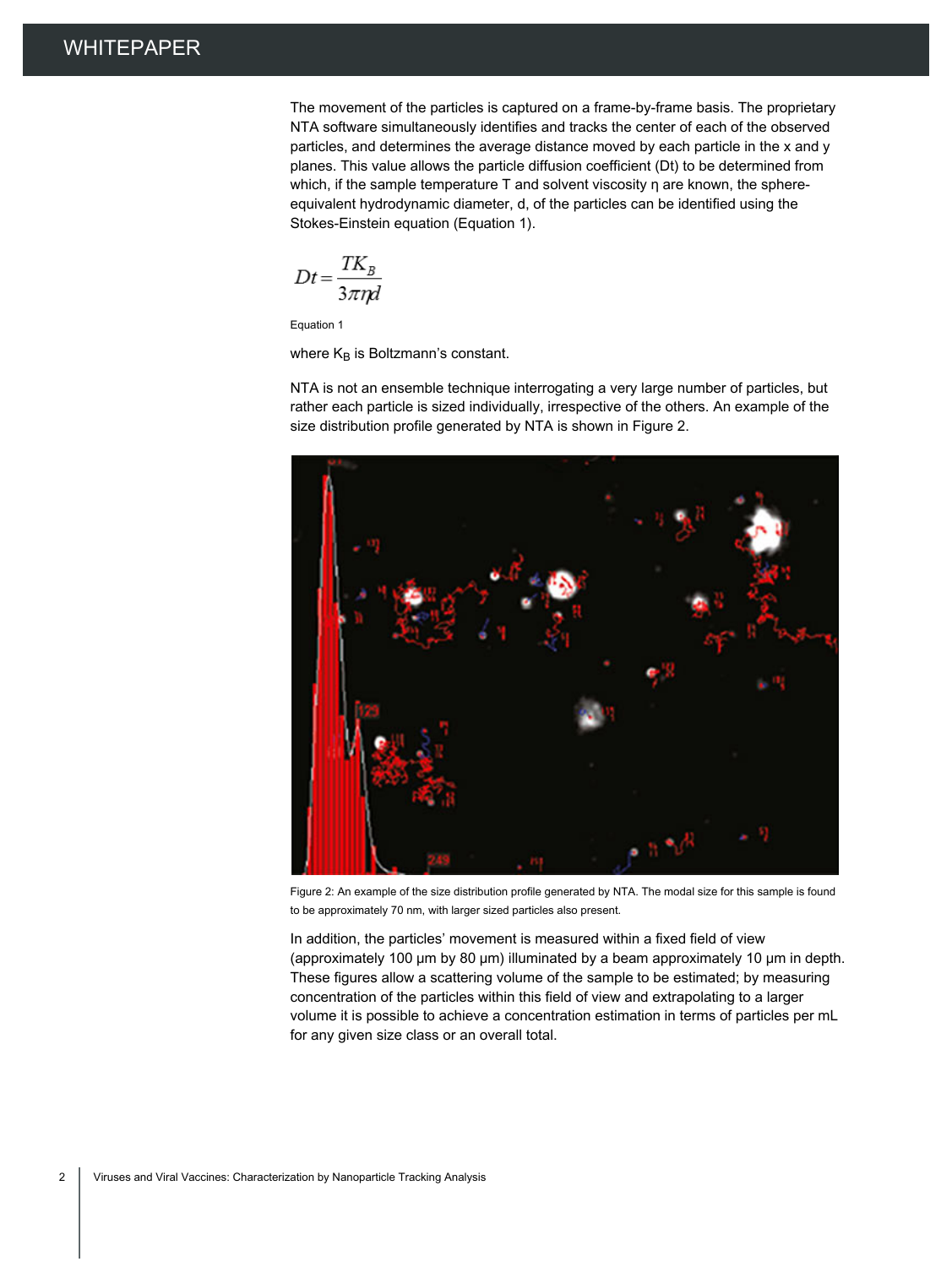#### Viruses and viral vaccines

As NTA allows suspensions of nanoparticles to be visualized, sized and enumerated based on a particle-by-particle basis, its ability to determine the concentration and direct number frequency based particle size distribution profile means that virus preparations in particular can be studied in higher detail.

It is frequently the case in vaccine production and manufacture that the size of any particular virus or phage particle is known and of secondary importance to the estimation of virus particle concentration measurement and degree of aggregation. In this regard, the ability of NTA to determine virus concentration measurement through direct visualization, irrespective of virus infectivity, is of significant value.

Similarly, NTA's ability to detect, size and, most importantly, measure concentration of all but the smallest viruses has led to numerous studies and assessment in this area, where it is considered to compare favorably with existing techniques.

### Virus Characterization, Sizing and Concentration **Measurement**

Normally, the titre of phage and virus particles is established by plaque assay or, in the case of animal cell viruses, by cell based bioassay. In these assay systems, infective virus particles are grown in confluent cell layers to produce plaques (zones of destroyed cells) which can be detected. While a direct count of individual infective virus particles can be obtained, non-infective virus particles do not produce plaques and therefore cannot be detected. In addition, aggregates containing many virus particles will produce only single plaques. Often, the manufacturer needs to know the number of virus particles in the preparation, whether infective or not, and the degree, if any, to which the preparation is undergoing aggregation (an early indicator of limited product shelf life).

Accordingly, NTA has been assessed for this purpose. Early work established the technique's potential for fast and low cost analysis of small volume samples of high polydispersity but recognized the then early stage of development and limited data on which to base estimates of reproducibility and accuracy (Moser, 2008).

Subsequent studies have furnished much more detailed information. In testing the ability of NTA to determine number concentration of both artificial and natural nanoparticles (such as adenoviruses), Du and his colleagues concluded that NTA had improved accuracy compared to mathematical calculation and spectrophotometer methods (Du et al. (2010)), although the concentration range over which NTA was applicable was a potential limitation. Nevertheless, it was shown that NTA could have significant applications in a number of fields ranging from nanoparticle synthesis, aggregation, and drug delivery to vaccine production. The same group also used NTA to study the adhesion of polystyrene and virus particles (Kendall et al. (2010)).

More recently, Kramberger et al. (2012) have evaluated NTA for total virus particle determination by testing its ability to quantify latex particles, adenovirus 5 and influenza virus over several consecutive days by using known concentrations of the subject particles. NTA analysis was also used to quantify chromatographic fractions of adenovirus and influenza virus after purification on a CIM monolithic column. NTA results were compared and evaluated against hemagglutination (HA) and end point dilution assay, determining total and infection virus particle number, respectively. The results demonstrated that Nanoparticle Tracking Analysis is a method for fast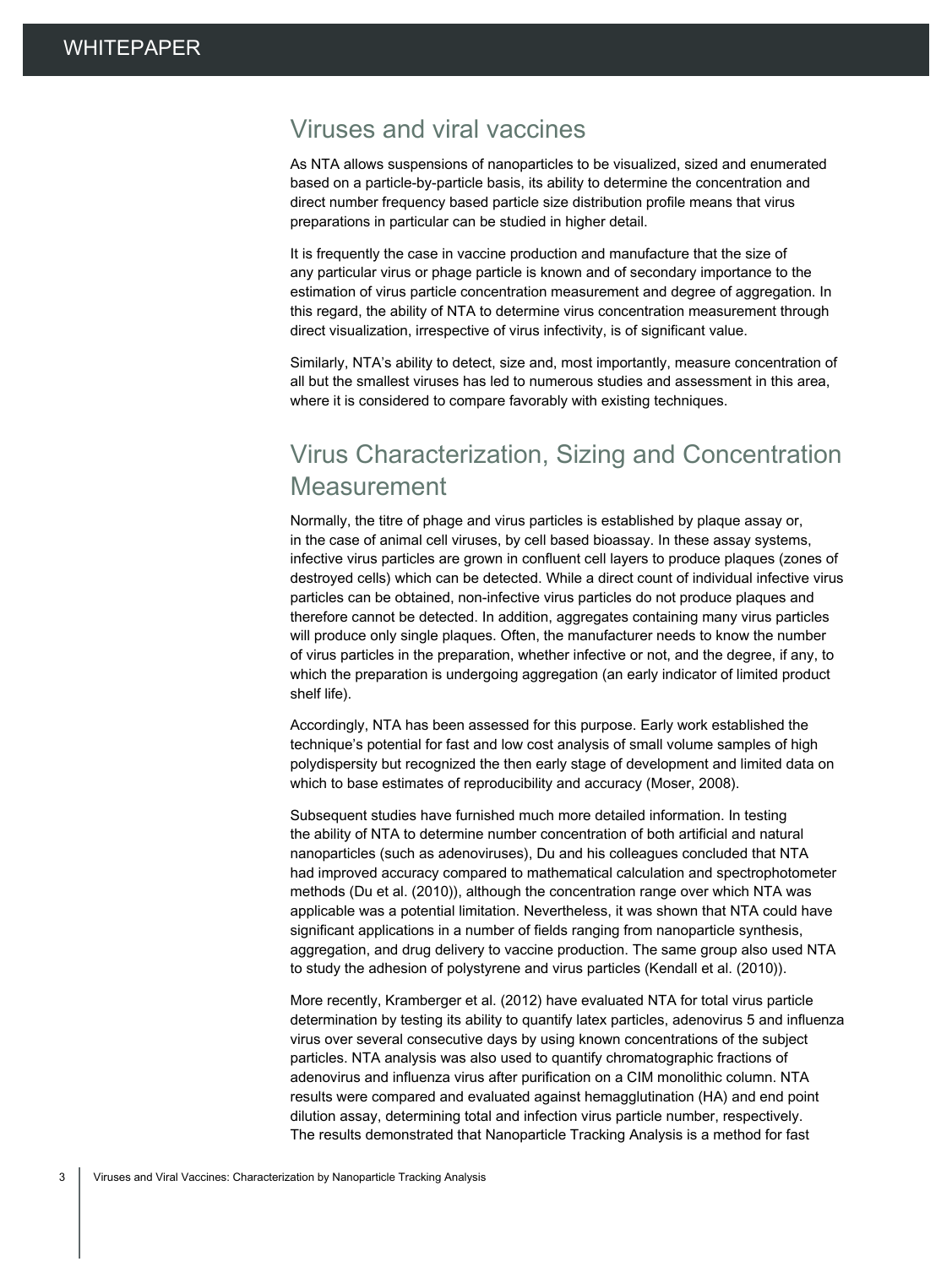estimation of virus concentration in different samples. In addition, it can provide a better insight into the sample status, regarding the level of virus aggregation.

NTA has also been compared to conventional plaque assay (PA) and quantitative polymerase chain reaction (qPCR) for the detection and analysis of 3 phage types in a comprehensive study (Anderson et al. (2011)). Here, it was concluded that, while NTA only operates best in a relatively clear medium over an optimum concentration range and, compared to conventional PA methods, is more capital expensive, the technique generated results within an impressive ≤5 min timeframe, which was significantly faster than PA and the qPCR method (18-24 hours and 3-4 hours, respectively) and that its performance does not require any additional reagents. The authors suggested that, once optimized for phage, it would be likely that the NTA-based method will be reproducible among various laboratories, with accuracy comparable to PA performed by various investigators. However, it would be significantly faster and may be very useful for future basic and applied research with bacteriophage.

Similarly, Filipe et al. (2011) compared NTA to qPCR as a means by which a greater understanding of viral preparations can be gained in support of traditional and frequently limited techniques (Filipe et al. (2011)). They emphasized that while the qPCR technique is advantageous, in that it is highly specific and can be used to quantify DNA containing viruses in a harvest material, it cannot distinguish the amount of aggregation within a sample preparation. In addition, the technique measures only viruses that actually contain DNA or RNA (filled capsids) while many viruses formed in vaccine or gene therapy production contain no RNA or DNA (empty capsids) and thus cannot be measured using qPCR. The fact that NTA visualizes, sizes and measures concentration of all virus particles and, importantly, aggregates thereof allows the user to calculate the ratio of filled and empty capsids (despite varying levels of aggregates in a given sample). They concluded that the greatest value of NTA in this field is in making it possible to quantify, visualize and size not only viruses, but also aggregates. Finally they recognized the potential of NTA in its ability to measure fluorescently labelled virus particles thus extending the usefulness of this technique into harvest materials, for which it is essential to discriminate viruses from background host-cell debris and proteins.

In his study of the use of viral quantitative capillary electrophoresis (Viral qCE) for measuring concentration of intact viruses, Mironov used NTA to verify the quantitation of intact oncolytic Vaccinia virus particles by Viral qCE after calibrating the instrument with 100, 200 and 400 µm latex beads (Mironov et al. (2011)). In another study involving the detection of oncolytic viruses using small molecule single stranded RNA/ DNA oligonucleotide aptamers, Chechik and Berezovski (2011) used NTA to evaluate the binding of DNA aptamers to Vaccinia virus and vesicular stomatitis (VSV). They showed that aptamers conjugated with beads caused the aggregation of virus particles and the intensity of light scattered by the aggregates was directly proportional to the affinity of aptamer pools to viruses. They concluded that NTA brings a valuable tool for all further developments of biomolecular binding analyses and aptamer selection.

Vesina et al. (2012) also obtained particle size distribution on their plant-derived viruslike particles in their development of methodology for their preparation. Trifonova et al. (2012a and 2012b), on the other hand, used structurally modified plant viruses as nanovaccines using NTA to assist in their characterization, while Azizi et al. (2012) have most recently used NTA to discriminate between variations in binding of the fluorescent label YOYO-1 to viral and ribosomal RNA differential binding in their development of a quantitative capillary electrophoresis technique for concentration measurement and quality control of RNA virus.

The use of lentiviral vectors for gene therapy necessitates the generation of functional vectors using fast, non-laborious and cost-effective strategies. Eleni et al. (2013)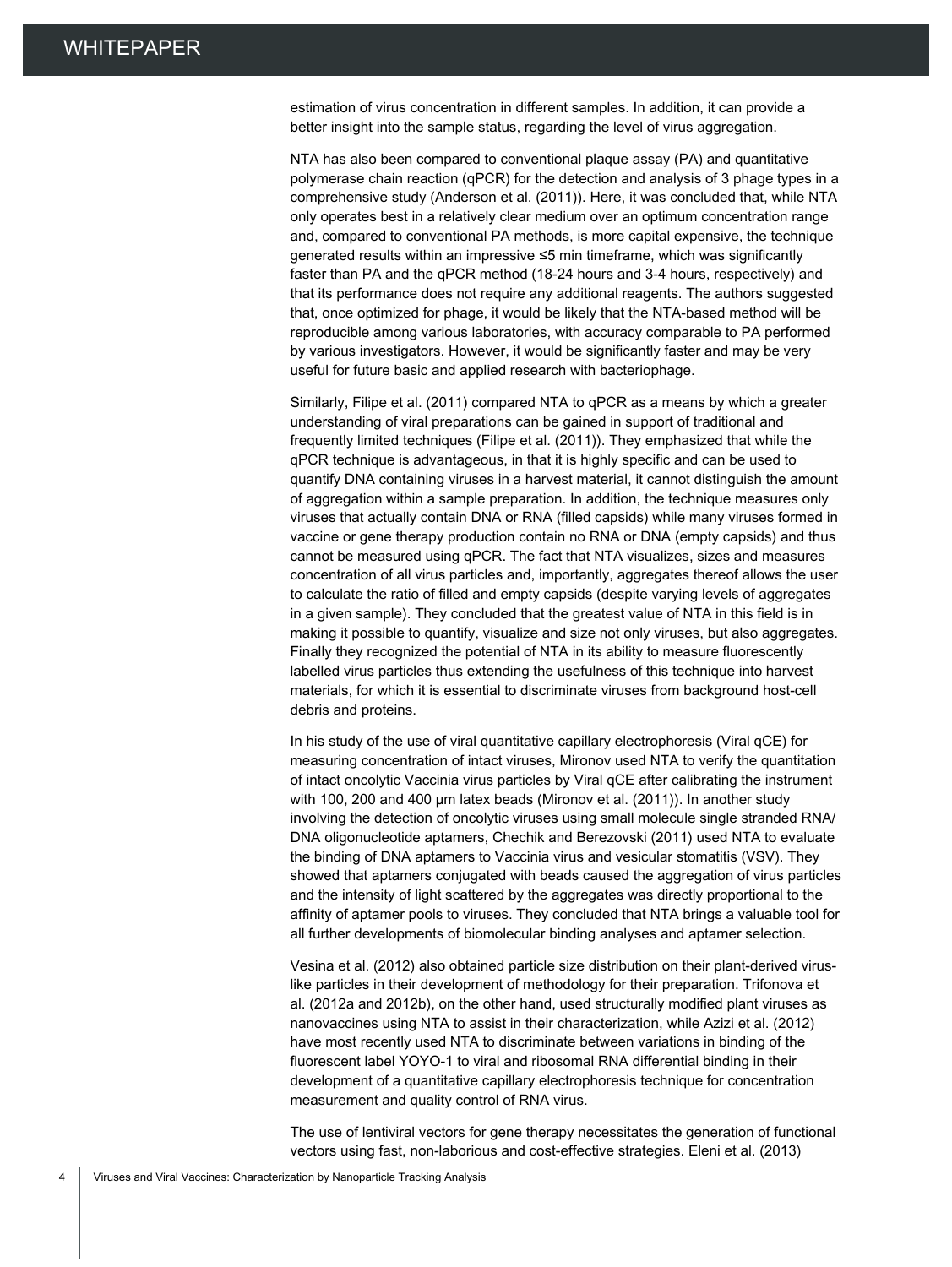have described an improved protocol in which vector stocks are prepared by transient transfection using standard cell culture media and are then concentrated by ultrafiltration, resulting in functional vector titres of up to 6 x 109 transducing units per milliliter (TU/mL) without the involvement of any purification step. They determined the viral functional titre by employing flow cytometry and evaluated the actual viral particle size and concentration in real time by using NTA. Searing et al. (2013) have also recently reported characterizing lentiviral vector particles by NTA-determined size and composition.

The potato virus X (PVX) virion can be reconstituted in vitro from the virus coat protein (CP) and RNA with heterologous RNAs capable of being used as well. In a recent study, Petrova et al. (2013) showed the structure and properties of cognate and heterologous viral ribonucleoproteins (vRNPs) to be similar to those of native virions, using NTA to analyze an incubation mixture which was diluted 10,000 times in 10 mM Tris-HCl buffer, pH 7.5, to a protein concentration of 0.5 ng/mL.

As one of the vectors of choice for gene delivery and expression of foreign proteins in gene therapy and vaccination purposes, recombinant adenoviruses are highly efficient at gene transfer for a broad spectrum of cell types and species. Silva et al. (2013) have used NTA in the development of new scalable and reproducible production processes of adenoviral vectors (human and canine) using stirred tank bioreactors.

#### Vaccines and virus-like particles

The use of NTA in vaccine research has been reviewed recently by several research groups.

In a study aimed at the development of large scale production protocols of virus-like particles (VLPs) which offer great promise as candidates for new vaccine strategies, Cervera et al. (2013a) described the generation of HIV-1 Gag VLPs by transient transfection of HEK 293 suspension cell cultures using an optimized animal-derived component free medium, as compared to the more conventional use of the baculovirus expression system. They used NTA to show that the maximum cell density attained using the optimized Freestyle culture medium was 5.4 x 106 cells/mL in batch mode, almost double of that observed using the unsupplemented medium (2.9 x 106 cells/ mL). Cervera et al. (2013b) subsequently extended this work to demonstrate that the human embryonic kidney 293 (HEK 293) is the preferred host system due to the many industrially relevant features this cell line offers including high transfectability, ability to grow in suspension, ability to grow to high cellular densities and adaptation to serum-free culture conditions. The great majority of Gag-GFP recovered from cell culture supernatants was shown to be correctly assembled into VLPs of the expected size and morphology as demonstrated by NTA. The scalability of this strategy was demonstrated using a 1L WAVE bioreactor and the quantity and quality of Gag VLPs generated using the described platform was considered suitable for pre-clinical studies in mice. The same group has shown that, as an alternative to time-consuming ELISA based assays, the development and validation of a new fluorescence-based quantitation assay for Gag VLP titres were in good agreement with those obtained using TEM and NTA (Gutiérrez-Granados et al. (2013a)). They concluded that this simple, rapid and cost-effective quantitation assay should facilitate development and optimization of bioprocessing strategies for Gag-based VLPs. Gutiérrez-Granados et al. (2013b) have most recently reported on the characterization and quantitation of fluorescent Gag virus-like particles. Using a Gag-GFP fusion construct, the viral particle titres estimated were compared with those obtained by p24 ELISA (Innotest®, Innogenetics, Belgium), densitometry, TEM and NTA. Upon transfection, Gag-GFP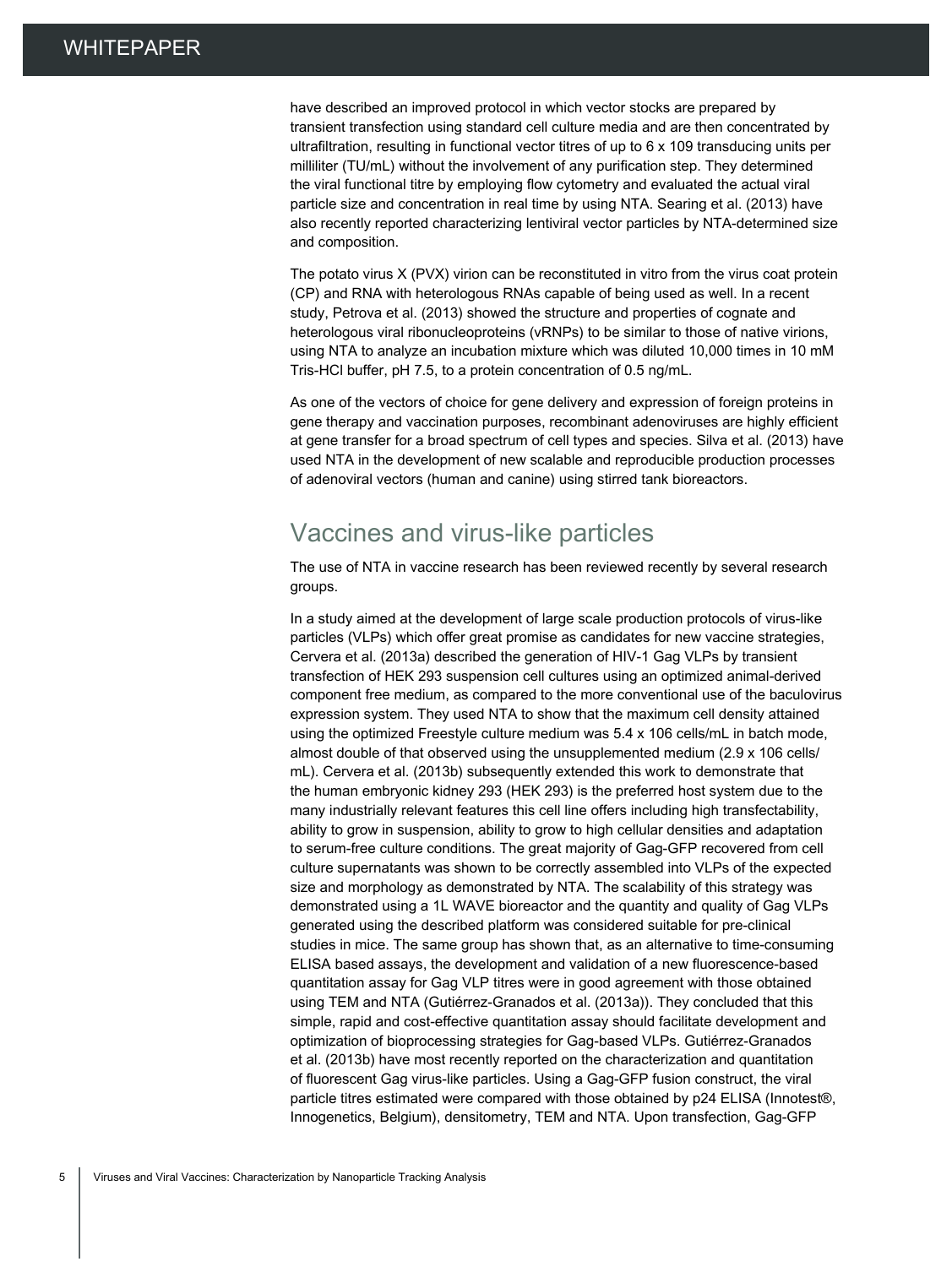was expressed in the cytoplasm of the producer cells and accumulated in the vicinity of the plasma membrane where the budding process takes place.

Mather (2013) has described the work of the Lomonosov Moscow State University (MSU; Moscow, Russia) who used NTA technology for vaccine characterization and standardization, as the technology enabled real-time measurement of virus particles in liquid without contamination or particle aggregation (clustering). The results enabled the research team to analyze and control the size, state of aggregation, and concentration of artificial plant virus particles and small spherical plant and animal viruses. It also allowed them to see the formation of immunogenic complexes (candidate vaccines) by using the indirect immunofluorescence or immunogold staining methods

Similarly, Patois et al. (2013) recently reviewed the applications of NTA for the characterization of biopharmaceuticals and procedures were proposed for the determination of size distributions. Size distributions of two subunit seasonal influenza vaccines (a) Influvac (Abbott) and (b) Agrippal (Novartis) were measured within 60 seconds using NTA. The review also discussed techniques such as fluorescence microscopy with Nile Red staining, micro-flow imaging, 90° light scattering, and flow field-flow fractionation (FFF) and concluded that NTA is a suitable technique for a wide range of applications in the field of biopharmaceuticals.

In the development of virus-like particles for the study of virus-host interaction of hepatitis E virus (HEV) Kapur et al. (2011) used TEM and NTA to show near uniform particles of approximately 30–35 nm in diameter for pORF2 VLPs and 60–100 nm for reporter-linked VLPs, while Hughson et al. (2010) described inactivation studies on Japanese Encephalitis Virus vaccine.

Aimed at the development of anti-cancer vaccines, work undertaken by Mayer-Sonnenfeld et al. (2013) compared protein content of chaperone-rich cell lysate (CRCL) anti-cancer vaccines prepared from human tumors of different histological origins to evaluate the uniformity of their protein content. Protein samples were separated and identified by SDS-PAGE and slices cut from gels for protease digestion followed by mass spectrometry analysis, the content assessed by gene ontogeny and networking programmatic computation. CRCL preparations were also analyzed by NTA and TEM.

Mann et al. (2013) showed that pulmonary delivery of DNA vaccine constructs using deacylated PEI elicited immune responses and protected against viral challenge infection. They used NTA to verify polyplex and lipoplex formations.

Cayatte et al. (2013) have been working on the development of a vaccine against human cytomegalovirus (HCMV), a betaherpesvirus, which can cause severe disease in immunosuppressed patients following congenital infection. Proposing that dense bodies (DB) are complex, non-infectious particles produced by HCMV infected cells and may represent a vaccine option, they explored characterization and defined DB production methods followed by systematic evaluation of neutralization and cell mediated immune responses to the DB material in Balb/c mice. They purified DB from Towne infected cultures treated with viral terminase inhibitor 2-bromo-5,6-dichloro-1 beta-d-ribofuranosyl benzimidazole riboside (BDCRB) which were characterized by NTA, 2D fluorescence difference gel electrophoresis (2D-DIGE), immunoblotting, quantitative ELISA and other methods.

Recently, Liu et al. (2013), working on influenza virosomes supplemented with GPI-0100 adjuvant, have evaluated, using NTA, the adjuvant effect of GPI-0100 on a virosomal influenza vaccine formulation. In contrast to influenza subunit vaccine adjuvanted with GPI-0100, highly immunogenic virosomal vaccine supplemented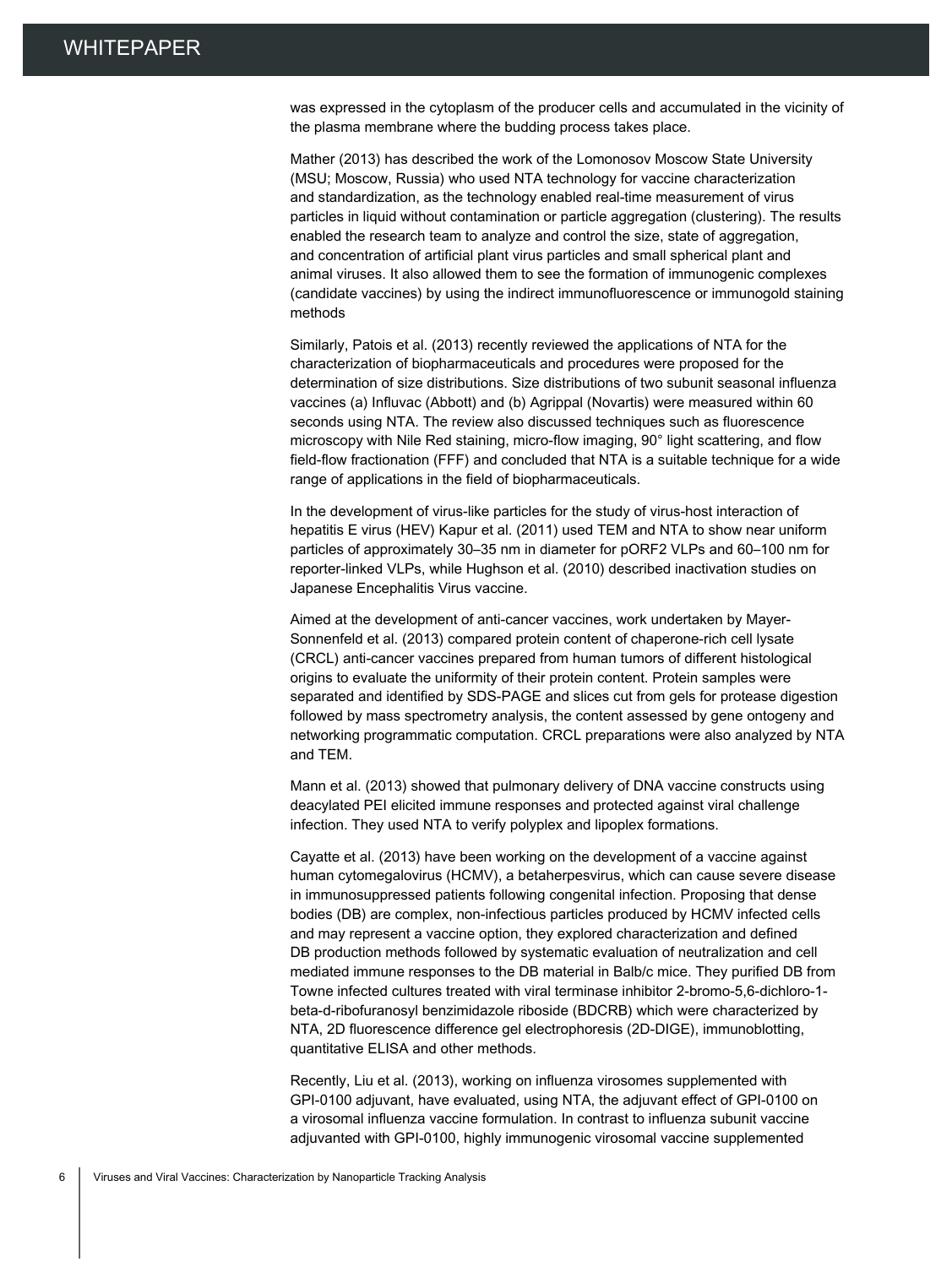with the same dose of GPI-0100 provided full protection of mice against infection at extremely low hemagglutinin antigen doses, and allows the use of very low antigen doses without compromising the protective potential of the vaccine.

Patil et al. (2013) have recently evaluated monophosphoryl lipid A (MPLA) as an adjuvant for pulmonary delivered whole inactivated virus influenza vaccine (WIV). Using NTA to successfully size WIV derived from A/PR/8/H1N1 before and after addition of MPLA, these studies suggested that the mucosal and systemic immune responses to pulmonary delivered influenza vaccines can be significantly enhanced by using MPLA as adjuvant and that MPLA-adjuvanted SFD vaccine was particularly effective, implying that delivery of adjuvanted vaccine powder to the lungs can be an attractive way of immunization against influenza.

#### Phage

In their systematic experimental exploration into how different bacteriophage (phage) traits may influence the formation of a plaque, Gallet et al. (2011) constructed a series of isogenic λ phages that differ in their adsorption rate, lysis timing or morphology to determine the effects these changes have on three plaque properties: size, progeny productivity, and phage concentration within plaques. NTA was successfully used to determine phage concentration to conclude that a more realistic theoretical approach to plaque formation is needed in order to capture the complex interaction between phage and its bacterium host in a spatially restricted environment.

Phage were also the subject of another study by Zhou et al. (2012) in which NTA was used to confirm the high purity and dispersion of the 72nm fd Y21Mphage preparation used. Similarly, Carter et al. (2012) demonstrated that a commercially available bacteriophage cocktail (EcoShield™) significantly reduces Escherichia coli O157:H7 contamination of lettuce and beef, but did not protect against recontamination.

#### Virus Templating

In the past decade, spherical and rod-like viruses had been used for the design and synthesis of a new kind of nanomaterials with unique chemical positioning, shape, and dimensions in the nanosize regime. Uniquely, NTA allows the average intensity of a particle's scattering to be measured at the same time as its size is being determined by its dynamic behavior. This allows particles of differing refractive index, but same size, to be discriminated by plotting these two parameters as a function of each other. This capability has been exploited in experiments where virus particles, being of highly defined structure and uniform in size, have been used as templates for the simple production of highly monodisperse metallized particles by an electrodeless deposition metallization process.

Aljabali et al. (2011a) demonstrated chemically-coupled-peptide-promoted virus nanoparticle templated mineralization using Cowpea mosaic virus (CPMV). The cationic polyelectrolyte, poly(allylamine) hydrochloride (PAH), is electrostatically bound to the external surface of the virus capsid; the polyelectrolyte promotes the adsorption of anionic gold complexes, which are then easily reduced, under mild conditions, to form a metallic gold coating. As expected, the templated gold nanoparticles can be further modified with thiol reagents (Aljabali et al. (2011b)).This work followed earlier studies in which they used NTA to demonstrate mineralization of the virus. For each of the mineralized virus particles there was a significant increase in the relative refractive index compared with wild-type and with peptide-CPMV conjugates. The analysis was also considered consistent with the mineralized particles being monodisperse as indicated by the particle size distribution; although for ZnS-CPMV there was a little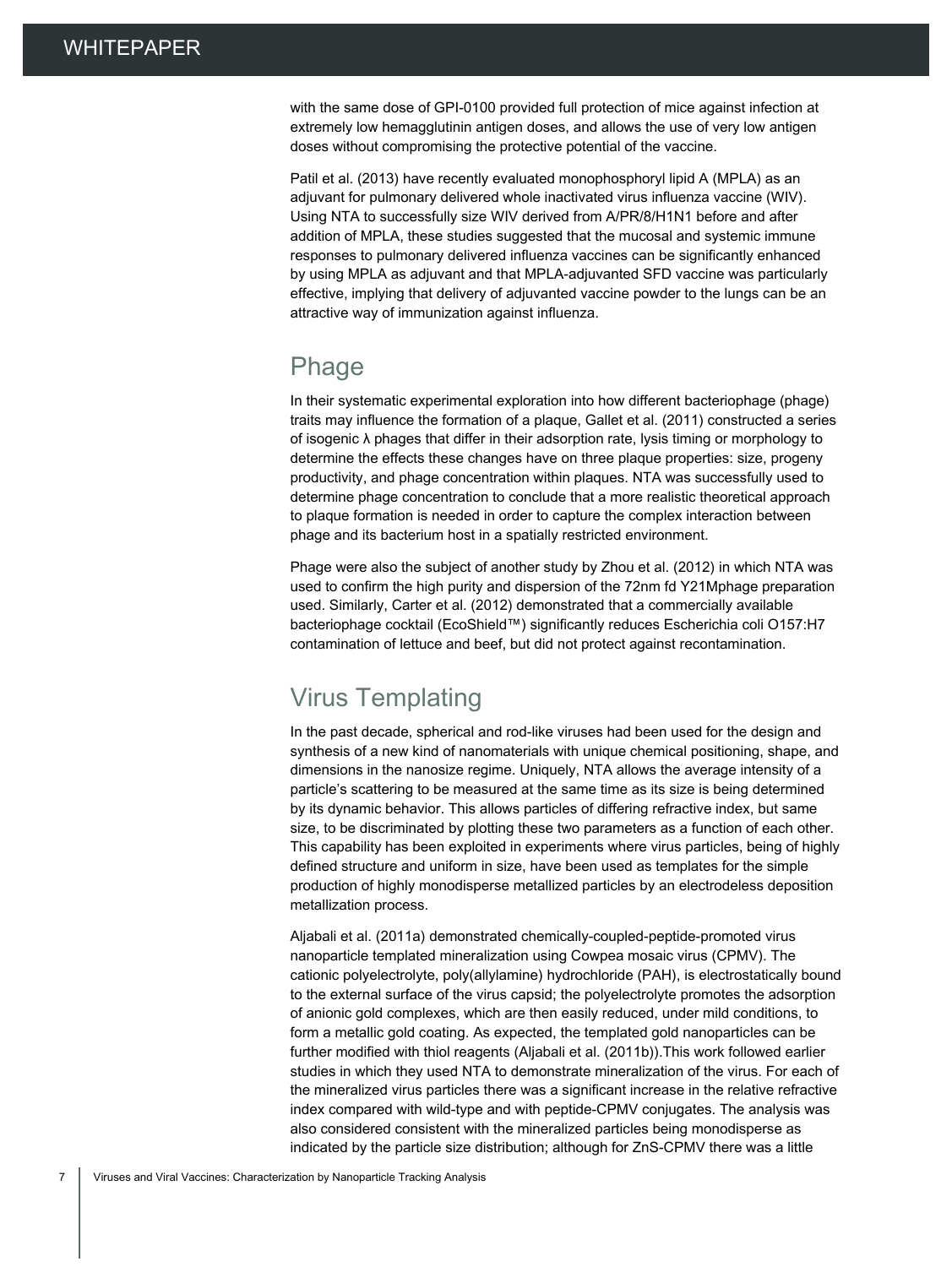non-specific aggregation under the measurement conditions employed (Aljabali et al. (2010)). NTA is unique in its ability to measure both the size and differences in light scattering properties of particles on an individual basis.

The plant viral nanoparticle tobacco mosaic virus (TMV) has been used for the production of a variety of metals including cobalt, nickel, iron, platinum, cobalt–platinum and nickel–iron and gold nanowires, in which successful deposition of highly refractive metal layers to the surface of the viruses were seen as an increase in scattered intensity without a significant change in particle size which would have indicated aggregation (Bromley et al. (2008)). Other studies have prepared virus templated nanoparticles of silica (Steinmetz et al. (2009)) and iron-platinum (Shah et al. (2009)).

To compensate for the low sensitivity of magnetic resonance imaging (MRI), nanoparticles have been developed to deliver high payloads of contrast agents to sites of disease. Bruckman et al. (2013) recently reported the development of supramolecular MRI contrast agents using rod-shaped TMV nanoparticles (300 × 18 nm) that were loaded with up to 3500 or 2000 chelated paramagnetic gadolinium(III) ions selectively at the interior or exterior surface, respectively. Dynamic Light Scattering (DLS) and NTA were used to show that interior-labelled TMV rods can undergo thermal transition to form 170 nm sized spherical nanoparticles containing 25 000 gadolinium chelates and a per-particle relaxivity of almost 400 000 mM−1 s−1 (15.2 mM−1 s−1 per gadolinium), thus laying the foundation for the use of TMV as a contrast agent for MRI. Other studies on biotemplating rod-like viruses for the synthesis of copper nanorods and nanowires have been reported recently (Zhou et al. (2012)) in which was demonstrated the controlled synthesis of copper nanorods and nanowires by electroless deposition of copper on three types of palaydium-activated rod-like viruses. The synthesis conditions described in the work were considered scalable and amenable for biological templates and the synthesized structures preserve the dimensions and shape of the rod-like viruses utilized during the study. The work opened the possibility of generating a variety of nanorods and nanowires of different lengths ranging from 300 nm to micron sizes with potential in nanoelectronics, sensing, and cancer therapy. Finally, Trifonova et al. (2012a and b) have investigated the antigenic properties of complexes based on structurally modified plant viruses.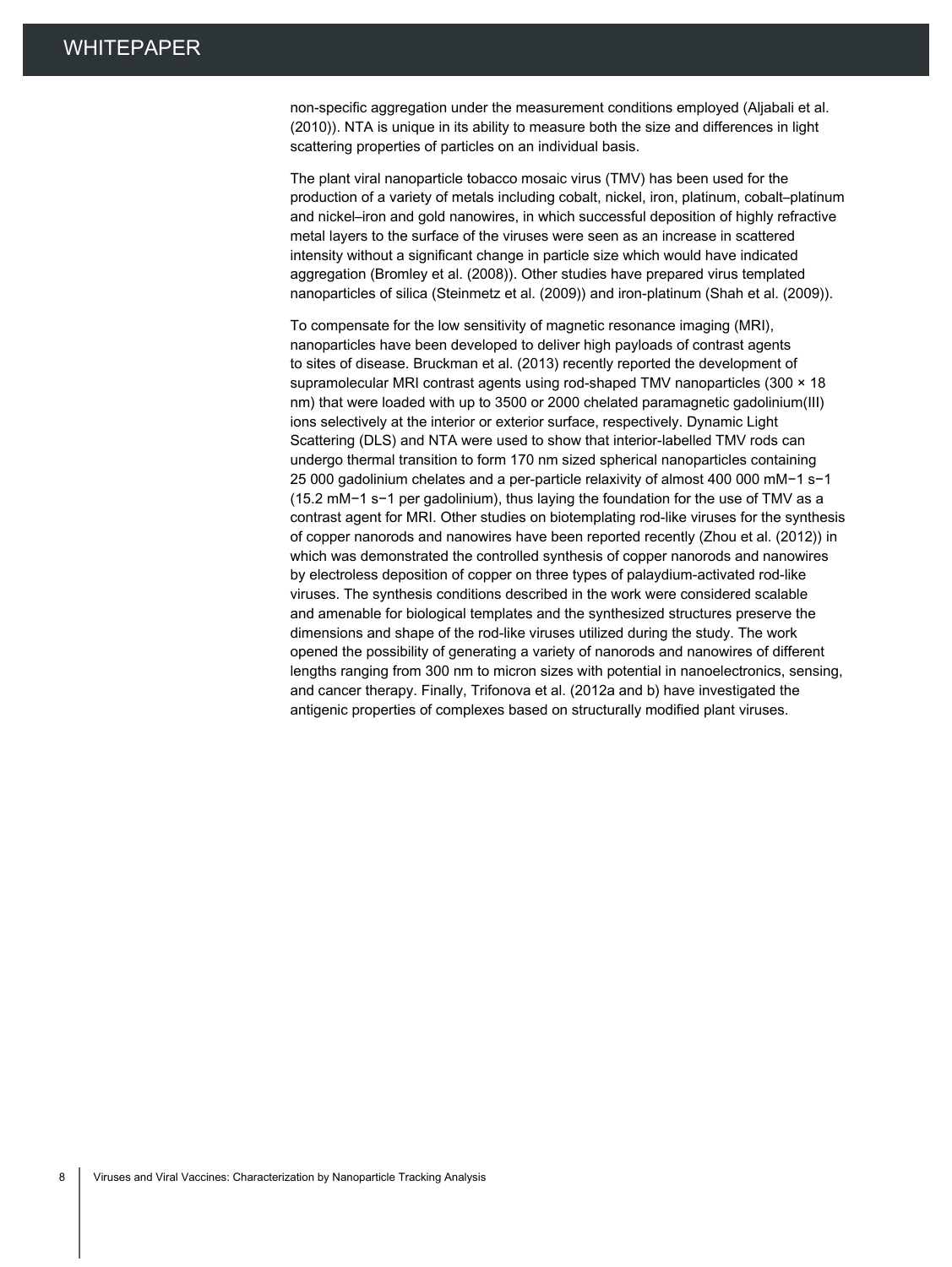#### **References**

- Aljabali AA, Barclay JE, Lomonossoff GP and Evans DJ (2010) Virus templated metallic nanoparticles, Nanoscale, 2010, Advance Article, DOI: 10.1039/ C0NR00525H , Paper
- Aljabali AA, Lomonossoff GP and Evans DJ (2011a) CPMV-polyelectrolytetemplated gold nanoparticles, Biomacromolecules, Just Accepted Manuscript DOI: 10.1021/bm200499v, Publication Date (Web): June 9, 2011
- Aljabali AA, Shah SN, Evans-Gowing R, Lomonossoff GP and Evans DJ (2011b) Chemically-coupled-peptide-promoted virus nanoparticle templated mineralization, Integrative Biology, 2011, 3, 119-125
- Anderson, B., Rashid MH, Carter C, Pasternack G, Rajanna C, Revazishvili T, Dean T, Senecal A and Sulakvelidze A (2011) Enumeration of bacteriophage particles: Comparative analysis of the traditional plaque assay and real-time QPCRand NanoSight-based assays, Bacteriophage, Volume 1, Issue 2 March/April 2011
- Azizi A, Mironov GG, Muharemagic D, Wehbe M, Bell JC and Berezovski MV (2012) Viral Quantitative Capillary Electrophoresis for Counting and Quality Control of RNA Virus, Anal. Chem., Just Accepted Manuscript, DOI: 10.1021/ac302525y, Publication Date (Web): October 9, 2012
- Bromley KM, Patil AJ, Perriman AW, Stubbs G and Mann S (2008) Preparation of high quality nanowires by tobacco mosaic virus templating of gold nanoparticles, J. Materials. Chem, 18, 4796 – 4801.
- Bruckman MA., Hern S, Jiang K, Flask CA, Yu X and Steinmetz NF (2013) Tobacco mosaic virus rods and spheres as supramolecular high-relaxivity MRI contrast agents, J. Mater. Chem. B, 2013, Advance Article, doi: 10.1039/c3tb00461a
- Carr B, Hole P, Malloy A, Nelson P, Wright M. and Smith J (2009) "Applications of nanoparticle tracking analysis in nanoparticle research - a mini-review", European Journal of Parenteral & Pharmaceutical Sciences 2009; 14(2): 45-50
- Carter CD, Parks A, Abuladze T, Li M, Woolston J, Magnone J, Senecal A, Kropinski AM and Sulakvelidze A (2012) Bacteriophage cocktail significantly reduces Escherichia coli O157:H7 contamination of lettuce and beef, but does not protect against recontamination, Bacteriophage 2:3, 1–8; July/August/September 2012; c 2012 Landes Bioscience
- Cayatte C, Schneider-Ohrum K, Wang Z, Irrinki A, Nguyen N, Lu J, Nelson C, Serva E, Gemmell L, Citkowicz A, Liu Y, Hayes G, Woo J, Van Nest G, Jin H, Duke G and McCormick AL (2013) Cytomegalovirus vaccine strain Towne-derived dense bodies induce broad cellular immune responses and neutralizing antibodies that prevent infection of fibroblasts and epithelial cells. Journal of Virology, Published ahead of print 7 August 2013, doi: 10.1128/JVI.01554-13
- Cervera L, Gutiérrez S, Martínez M, Blanco J, Gòdia F, Segura MM (2013a) Generation of HIV-1 Gag VLPs by transient transfection of HEK 293 suspension cell cultures using an optimized animal-derived component free medium Journal of Biotechnology, http://dx.doi.org/10.1016/j.jbiotec.2013.05.001
- Cervera L, Gutiérrez-Granados S, Gòdia F, Segura MM (2013b) HIV-1 VLP production platform based on transient transfection of HEK 293 suspension cultures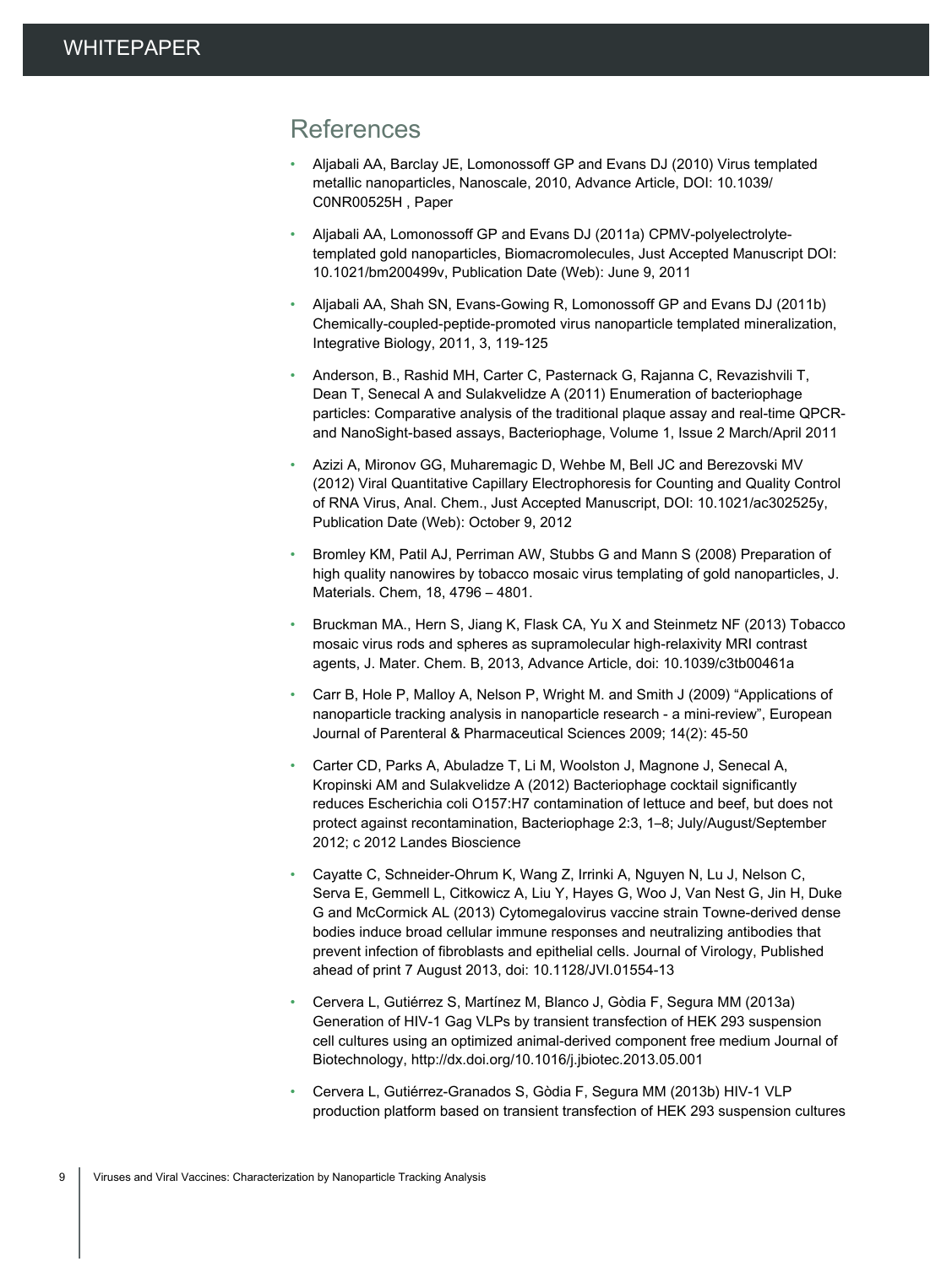in bioreactors. AIDS2013, http://epostersonline.s3.amazonaws.com/aids2013/ aids2013.1af0d7b.NORMAL.pdf

- Chechik A. and Berezovski M.(2011) Selection of Aptamers Against Oncolytic Viruses and Their Binding Evaluation by Nanoparticle Tracking, 94th Canadian Chemistry Conference and Exhibition, June 5–9, 2011, Palais des congrès de Montréal, Quebec, Canada,
- Du S, Kendall K, Morris S, Sweet C (2010) Measuring number-concentrations of nanoparticles and viruses in liquids on-line, Journal of Chemical Technology & Biotechnology, Published Online: 19 May 2010, DOI: 10.1002/jctb.2459
- Eleni P, Kontostathi G, Drakopoulou E, Georgomanoli M, Stamateris E, Vougas K, Vlahou A, Maloy A, Ware M, Anagnou N P (2013) Characterization and comparative performance of lentiviral vector preparations concentrated by either one-step ultrafiltration or ultracentrifugation, Virus Research, Available online 11 April 2013, http://dx.doi.org/10.1016/j.virusres.2013.03.015
- Filipe V, Jiskoot W, Hawe A (2011) Understanding Virus Preparations Using Nanoscale Particle Characterization, BioProcess International, Vol. 9, No. 2, February 2011, pp. 44–51
- Gallet R, Kannoly S and Wang I-N (2011), Effects of bacteriophage traits on plaque formation, BMC Microbiology 2011, 11:181 doi:10.1186/1471-2180-11-181
- Gutiérrez-Granados S, Cervera L, Gòdia F, Carrillo J, Segura M M (2013a) Development and validation of a quantitation assay for fluorescently tagged HIV-1 virus-like particles, Journal of Virological Methods, http://dx.doi.org/10.1016/ j.jviromet.2013.05.010
- Gutiérrez-Granados S, Cervera L, Gòdia F, Segura MM (2013b) Characterization and quantitation of fluorescent Gag virus-like particles, BMC Proceedings 2013, 7(Suppl 6):P62 doi:10.1186/1753-6561-7-S6-P62
- Hughson MD., Venables D, Queen K, Titchener-Hooker N and Mukhopadhyay TK. (2010), Inactivation studies on Japanese Encephalitis Virus Vaccine using Design of Experiments, in "Vaccine Technology III", (John G. Auniņš, Barry C. Buckland, Kathrin U. Jansen, Paula Marques Alves, Eds), ECI Symposium Series, Volume P13 http://services.bepress.com/eci/vaccine\_iii/31
- Kapur N, Thakral D, Durgapal H and Panda SK (2011) Hepatitis E virus enters liver cells through receptor-dependent clathrin-mediated endocytosis. Journal of Viral Hepatitis. doi: 10.1111/j.1365-2893.2011.01559.x
- Kendall K , Du S, Morris S and Sweet C (2010) 'Virus Concentration and Adhesion Measured by Laser Tracking', The Journal of Adhesion, 86:10, 1029 – 1040
- Kramberger P, Ciringer M, Strancar A, Peterka M (2012) Evaluation of nanoparticle tracking analysis for total virus particle determination, Virology Journal 2012, 9:265 doi:10.1186/1743-422X-9-265
- Liu H, de Vries-Idema J, ter Veer W, Wilschut J, Huckriede A (2013) Influenza virosomes supplemented with GPI-0100 adjuvant: a potent vaccine formulation for antigen dose sparing, Medical Microbiology and Immunology, September 2013, DOI 10.1007/s00430-013-0313-2
- Mach H and Arvinte T (2011) Addressing new analytical challenges in protein formulation development, European Journal of Pharmaceutics and Biopharmaceutics, Article in Press doi:10.1016/j.ejpb.2011.03.001 Mach and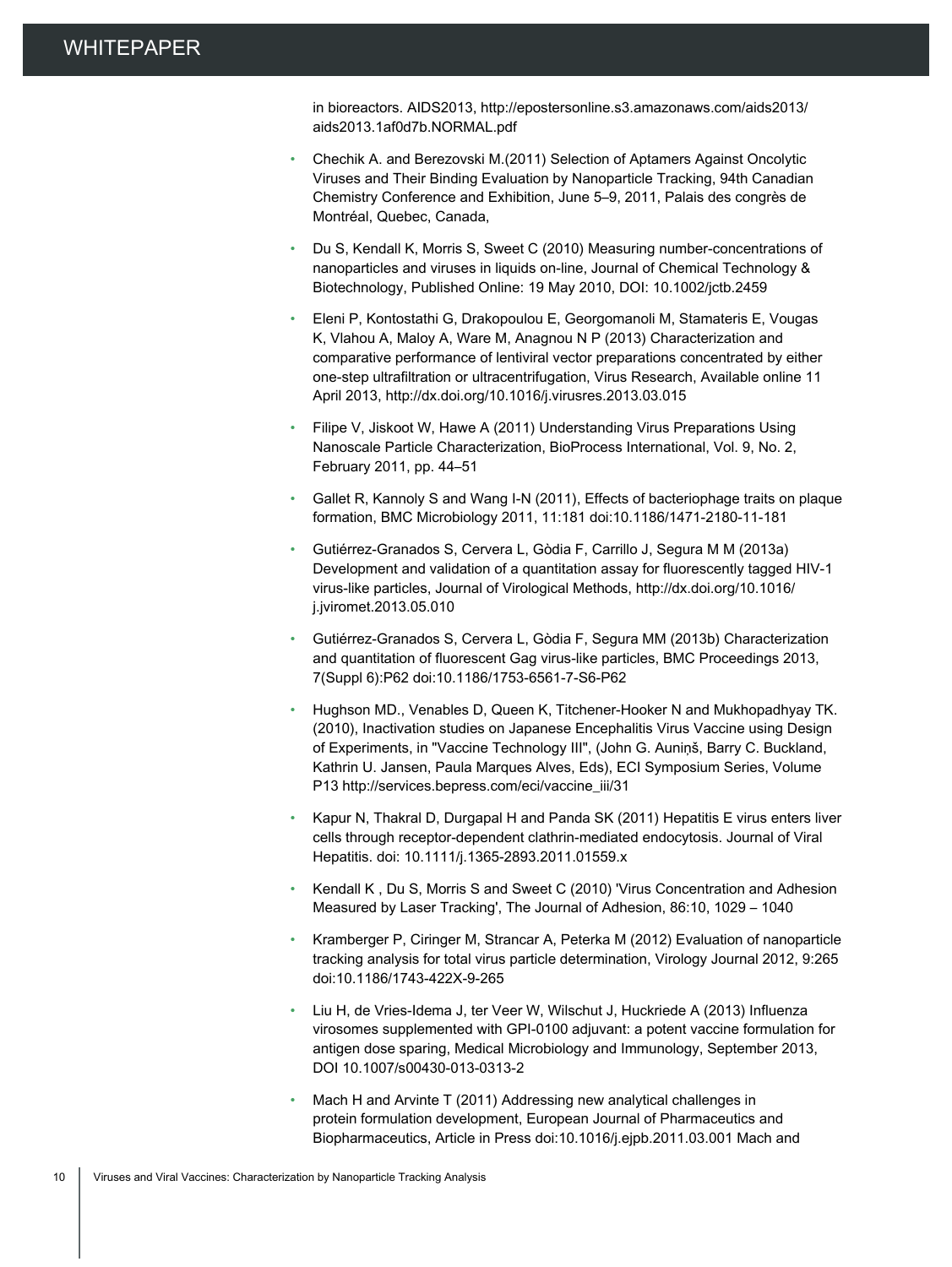Arvinte (2011) have discussed NTA among other techniques for the analysis of sub-visible particles in protein therapeutics and formulation development

- Maddux NR, Joshi SB, Volkin DB, Ralston JP and Middaugh CR (2011) Multidimensional methods for the formulation of biopharmaceuticals and vaccines. Journal of Pharmaceutical Sciences, 100: n/a. DOI: 10.1002/jps.22618
- Mann JFS, McKay PF, Arokiasamy S, Patelb RK, Kleina K, Shattock RJ (2013) Pulmonary delivery of DNA vaccine constructs using deacylated PEI elicits immune responses and protects against viral challenge infection, Journal of Controlled Release, Available online 14 June 2013, http://dx.doi.org/10.1016/ j.jconrel.2013.06.004
- Mayer-Sonnenfeld T, Har-Noy Ml, Lillehei KO, and Graner MW (2013) Proteomic analyses of different human tumour-derived chaperone-rich cell lysate (CRCL) anti-cancer vaccines reveal antigen content and strong similarities amongst the vaccines along with a basis for CRCL's unique structure: CRCL vaccine proteome leads to unique structure International Journal of Hyperthermia, Ahead of Print : Pages 1-8, (doi: 10.3109/02656736.2013.796529)
- Mather L (2013) Nanoparticle tracking analysis characterizes vaccines, BioOptics World, 01/29/2013, http://www.bioopticsworld.com/articles/2013/01/nanoparticletracking-analysis-characterizes-vaccines.html
- Moser M (2008) Emerging analytical techniques to characterize vaccines, Proc. Intl. Conf. Vaccines Europe, Brussels, December 2008.
- Mironov G G, Chechik AV, Ozer R , Bell JC , and Berezovski MV (2011) Viral Quantitative Capillary Electrophoresis (Viral qCE) for Counting Intact Viruses, Anal. Chem., Just Accepted, Publication Date (Web): May 21, 2011 (Article), DOI: 10.1021/ac201006u
- NanoSight Limited (2013) www.nanosight.com
- Patil H, Murugappan S, ter Veer W, Meijerhof T, de Haan A, Frijlink HW, Wilschut J, Hinrichs WLJ, Huckriede A (2013) Evaluation of monophosphoryl lipid A as adjuvant for pulmonary delivered influenza vaccine, Journal of Controlled Release, Available online 21 November 2013, http://dx.doi.org/10.1016/j.jconrel.2013.11.013
- Patois E, Capelle MAH, Palais C, Gurny R, Arvinte T (2013) Evaluation of nanoparticle tracking analysis (NTA) in the characterization of therapeutic antibodies and seasonal influenza vaccines: pros and cons, J. Drug Del. Sci. Tech., 22 (5) 427-433 2012
- Petrova EK, Nikitin NN, Protopopova AD, Arkhipenko MV, Yaminsky IV, Karpova OV, Atabekov JG (2013) The role of the 5′-cap structure in viral ribonucleoproteins assembly from potato virus X coat protein and RNAs, Biochimie, 2013, http:// dx.doi.org/10.1016/j.biochi.2013.09.004
- Shah SN, Steinmetz NF, Aljabali AAA, Lomonossoff GP and Evans DJ (2009) Environmentally benign synthesis of virus-templated, monodisperse, ironplatinum nanoparticles. Dalton Transactions, Cambridge (40):8479-80
- Searing I, Bannister R, Jones P, Lad Y, Mitrophanous K (2013) Characterising lentiviral vector particles by size and composition, 10th Annual Conference of the British Society of Gene and Cell Therapy, Royal Holloway, University of London, 17th-19th April, 2013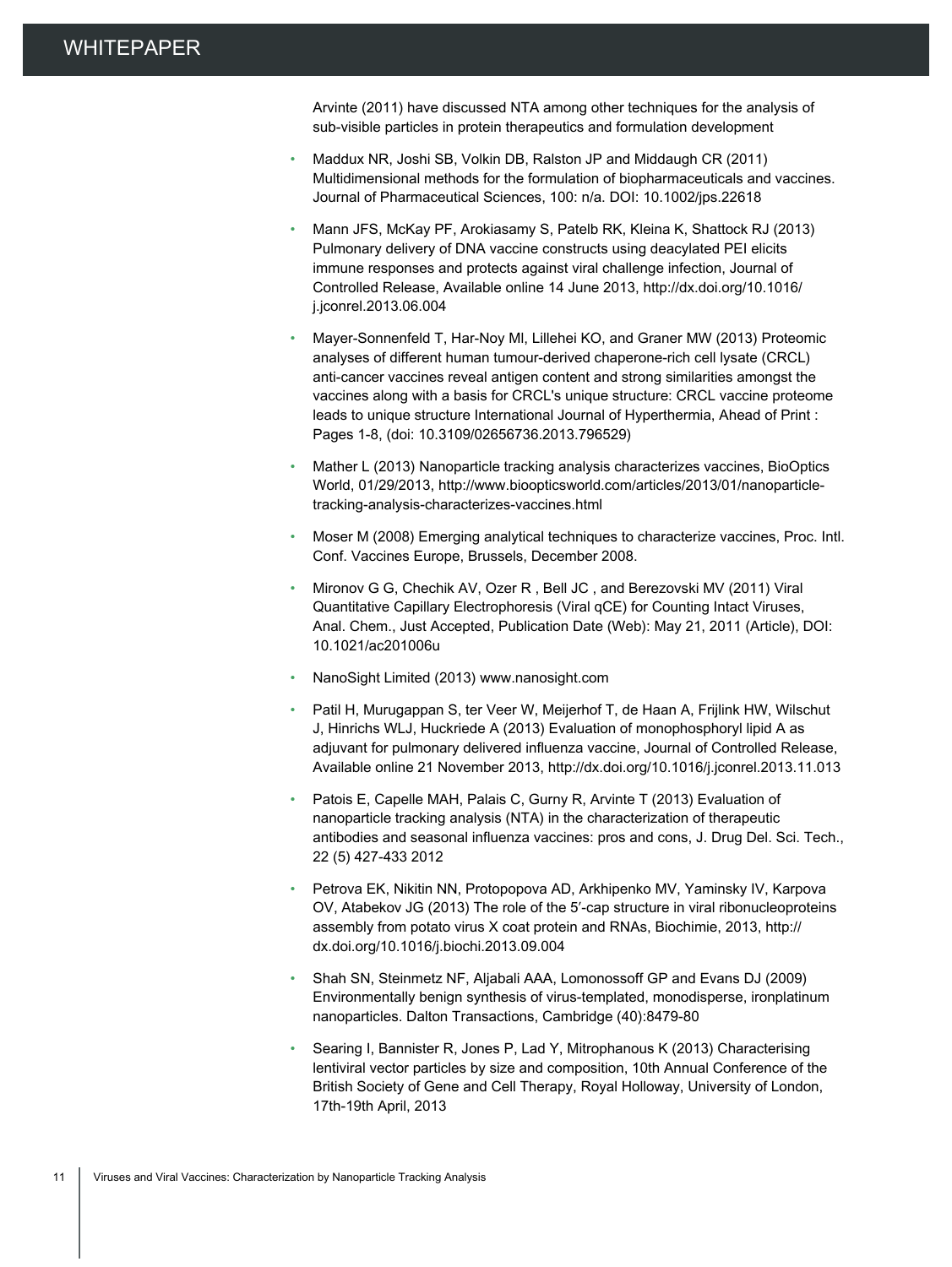- Silva AC, Fernandes P, Sousa MFQ, Alves PM (2013) Scalable Production of Adenovirus Vectors, Adenovirus; Methods in Molecular Biology Volume 1089, 2014, pp 175-196
- Steinmetz N, Shah SN, Barclay JE, Rallapalli G, Lomonossoff GP and Evans DJ (2009) Virus-Templated Silica Nanoparticles, Small, Volume 5, Issue 7, pages 813– 816.
- Trifonova EA, Nikitin NA, Karpova OV (2012a) The investigation in liquid of the antigenic properties of complexes, based on structurally modified plant viruses, 6th international conference "Progress and trends in bionanoscopy", Moscow, 18-20 June 2012
- Trifonova EA, Nikitin NA, Lazareva EA, Karpova OV, Atabekov IG. (2012b) The investigation of nanovaccines assembled in vitro with various techniques of bionanoscopy, 6th international conference "Progress and trends in bionanoscopy", Moscow, 18-20 June 2012
- Vezina L-P; Couture M; Paquet D; Dargis M; d'aoust M-A (2012) Method Of Preparing Plant-Derived VLPS, United States Patent Application 20120178149
- Zhou JC, Soto CM, Chen MS, Bruckman MA (2012) Preparation of fd Y21M phage nanoparticles, www.jnanobiotechnology.com/content/ supplementary/1477-3155-10-18-s1.doc